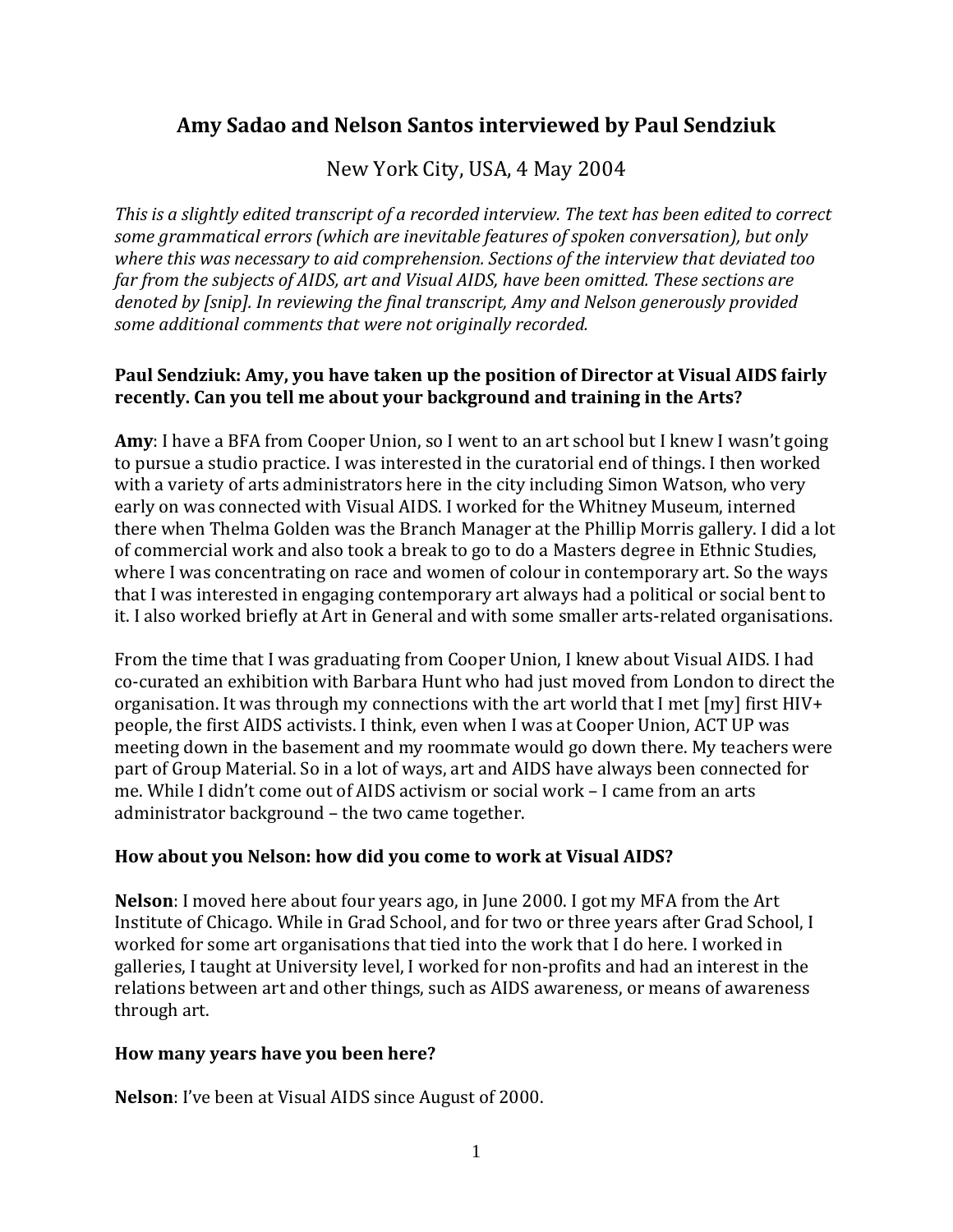**You realise that in the 1950s and 1960s people had just two or three jobs for their entire lifetime! You guys have been everywhere and done everything! [Mutual laughter]**

## **By all reports, a couple of years ago Visual AIDS was on the verge of folding. Public meetings were held and the future of the organisation was discussed. Can you remember who were some of the chief participants in those meetings, and what were they saying?**

**Amy**: I only attended the second Town Hall meeting because we had a change in staff. What precipitated some of those meetings was a financial downturn for Visual AIDS. We were experiencing a Recession in the US, we were looking at a life-cycle of the organisation of about 14 years in existence…As it took a financial downturn, it was decided among the board and staff that it was a good time to reassess our priorities, because if we were having difficulties with our finances maybe there was an area or an issue that we weren't addressing. Maybe there was something within our base support or the communities that we served that was not being fulfilled. That is what the Town Hall meetings came out of.

Having read the transcripts of the Town Hall meetings, and having sat in the follow-up meetings here in our office, no one – none of the artists in the Archive Project or other artists that have association with Visual AIDS, or the people that had a history of organising Visual AIDS – nobody felt like the mission was depleted. Nobody really felt like we should put the Archive Project in the library and close our doors because there were other organisations that covered what Visual AIDS does. What we discovered is that there is no other organisation that covers what Visual AIDS does. Even in God's Love We Deliver, and Visual AID, our colleagues out in San Francisco…they deal with people with all kinds of illnesses, not just HIV and AIDS.

# **Was there ever a push to deposit the Archive Collection in the New York Public Library?**

**Amy**: There has only [ever] been talk of that. I'm sure when you talk to the founders of Visual AIDS they will tell you that idea has been around for years. About 6 or 7 years ago, at the time when a lot of the AIDS activists were placing their materials with public collections, there was talk of approaching the Library. But as of yet, we haven't gone down that path.

**Nelson**: I started with the organisation when lots of those financial problems were starting. The only thing that I would add (to what Amy said) is that it was also a post-9/11 situation, and lots of funding [i.e. donations, foundation money] went to things that were 9/11 related. Everyone was hurting – all of the arts organisations and all of the AIDS organisations, let alone one that was trying to do both. I would also agree with Amy: there never was a divide into camps or people who felt that we should disband Visual AIDS and quit. There was never a group that said 'well, your time has come'. Those meetings definitely confirmed that we needed to keep doing what we were doing.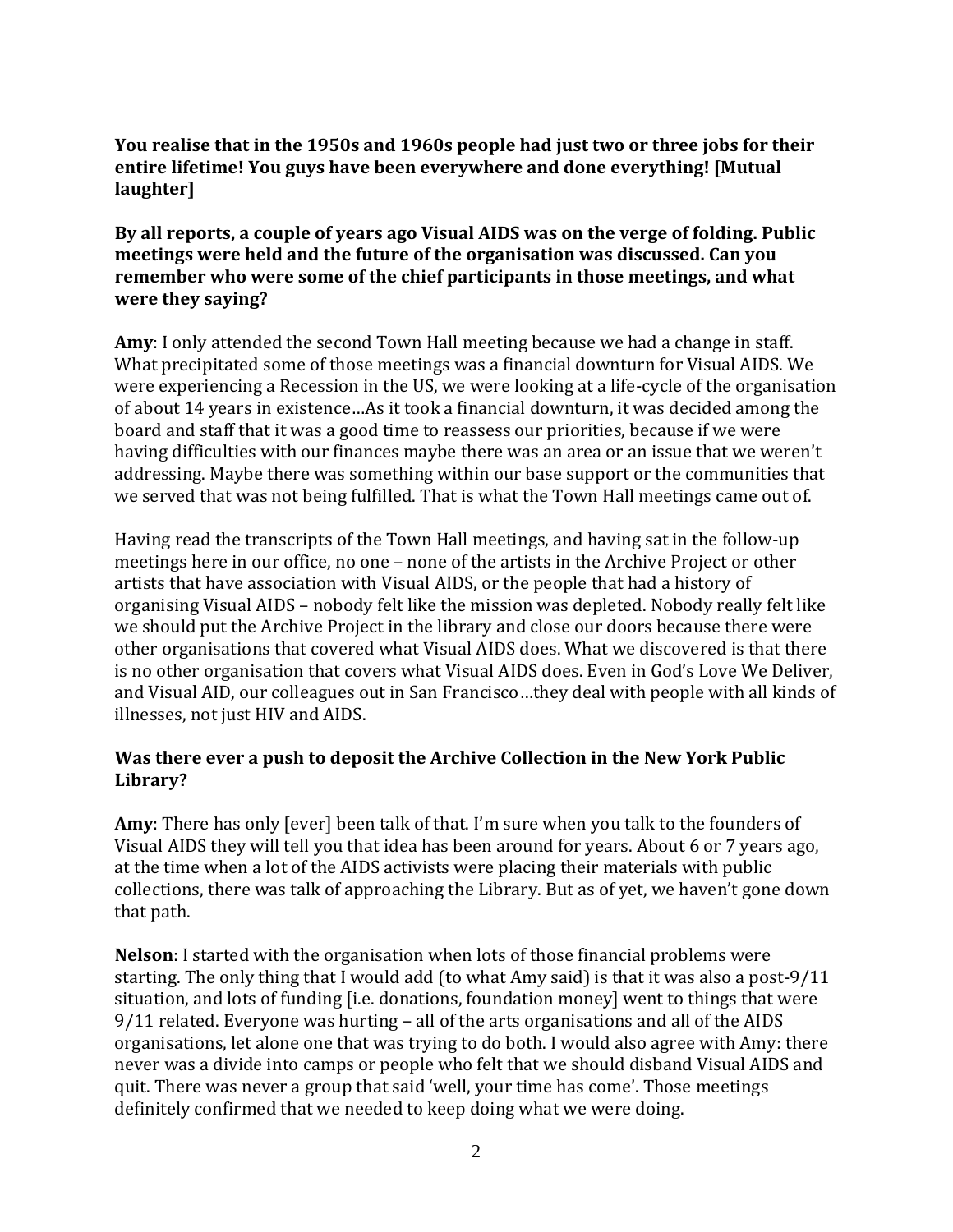One of the discussions that we had was to revaluate our two mission statements; that is, promoting HIV and AIDS awareness through the visual arts and the other one, which is supporting artists living with HIV and AIDS. We tried to decide whether one or the other is more important. But we decided that they were both still important.

# **Which is what you originally knew at the start! [Mutual laughter]**

**Amy**: Yes. We had to work out how to do that with a small staff and a small hard-working board - how to keep those missions central. I think about that everyday. I think: 'is this program actually going to help an artist? How can we continue to help them make work and participate in the visual arts? What are our responsibilities while working within the art world, or the periphery of the art world? How do we get information out to educate people?' That balance is difficult. One good thing, I think, about Visual AIDS – in terms of it surviving for 16 years and where it might be in another 16 years time - is that it has always been a very flexible organisation, one that can change quickly. So that when a project comes to our table that involves artists that are not apart of our Archive Project, or activists come and say 'lets do this', we can consider those proposals, or direct things. There has always been a wide variety of projects. Since 1994, when it [the Archive Project] came here [to Visual AIDS], the Archive has always been our backbone – a lot of time and resources are spent maintaining it as a slide resource and also offering services to artists who are represented in the archive.

**Nelson**: It is kinda amazing that Visual AIDS has been around for 16 years and it has always been pretty much two people running the organisation, along with a board. And as those people change and very different people come on board, somehow the organisation has still retained its identity and its mission. Even though our projects change, the organisation has not shifted away from its original mission.

# **What kind of relationship does the organisation have with its original founders (Tom Sokolowski, Robert Atkins, Bill Oleander, and Gary Garrels)?**

**Nelson**: I think all of the original founders are still proud of being apart of this organisation and of founding it. At the same time, those who are still with us have moved on to other organisations and have a truck-load of their own work. So we don't have a constant dialogue with them, which I think is healthy. I haven't met anyone who has been a part of Visual AIDS who has any sort of bone to pick with us.

**Amy**: People have spent their time at the organisation and changed it under their directorship. Any criticism from the founders or the artists in the artist caucus would weigh heavy. But I agree with Nelson, the people who founded the organisation were able to let go of it, and let it go out, and recognised the way in which it was going to be changed depending upon who was involved.

#### **Who sits on the board?**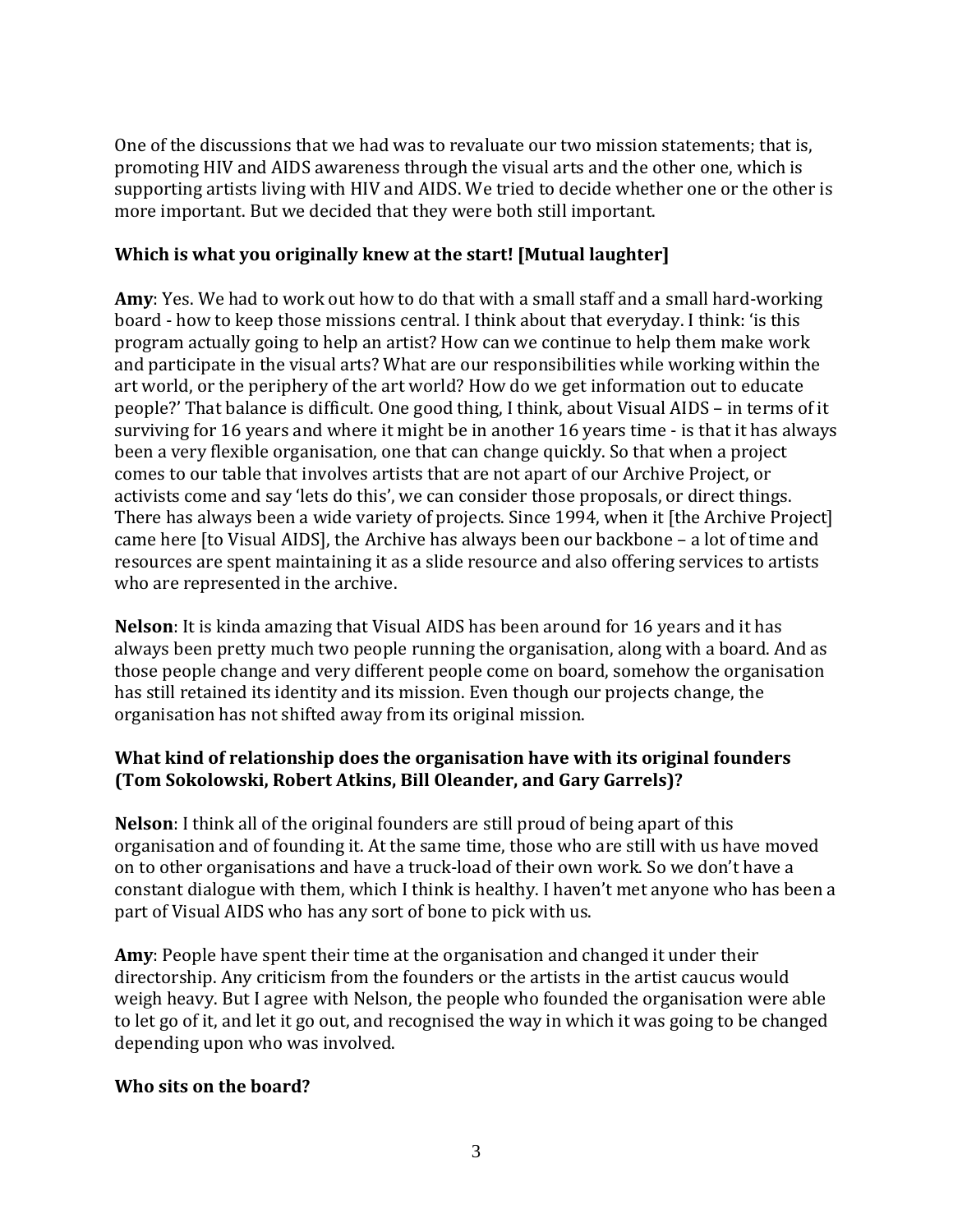**Amy**: Right now we have a five person board and we have four Directors Emeritus, who are not 'active' on the board. We have a doctor, Dr Howard Grossman, and the rest are artists and arts administrators: Geoff Hendricks, Sur Rodney (Sur), Barton Benes and Paul Gunther, who is currently the President of the Institute of Classical Architecture and Classical America. They have all been connected with Visual AIDS for quite a long time.

# **So they provide a bit of continuity – while Executive Directors come and go, you can maintain a longer-term view?**

**Amy**: They all have a longer history with the organisation than we do. I know that Paul has served on the board for quite a long time and was a close friend of Frank Moore, who helped found the Archive Project. Sur Rodney and Geoff both worked on the Archive Project, even before it came under the auspices of Visual AIDS in 1993, '94.

**Nelson**: Geoff and Sur came together for the Arts Community/AIDS Community show. That is what them brought together with Frank Moore and David Hirsh.

## **What is your relationship, then, with the Estate Project. They have a very good dance archive. Is there a division of labour, where you are trying to look after the Visual Arts side of things?**

**Amy**: That is what our mission is; our mission is specific to visual arts…[snip]

**Nelson**: If anyone who is a writer or a performer calls us, we can direct them to the Estate Project…[snip]

**Amy**: They still have the definitive publication concerning how to set up an artist's estate…[snip]

# **Is Patrick Moore still heading up that organisation?**

**Amy**: I think he is a Director Emeritus…[snip]

## **I know that one of the missions of Visual AIDS is to lobby gallery owners and museums to show work by HIV+ artists. How successful have you been in doing that? Has there been a change over the past five or so years?**

**Amy**: Well, in terms of lobbying or advocating for the inclusion of HIV+ artists, we do a monthly web gallery, where we ask different curators to select the artworks – they can come from the arts world or they can come from AIDS organisations. That is just one way of involving arts administrators and researchers and getting them to understand what the Archive Project is, and getting them to utilise the resources and become familiar with some the artists in the Archive Project, so that the artists might have opportunities to be included in upcoming exhibitions or publications – things that artists need to further their careers.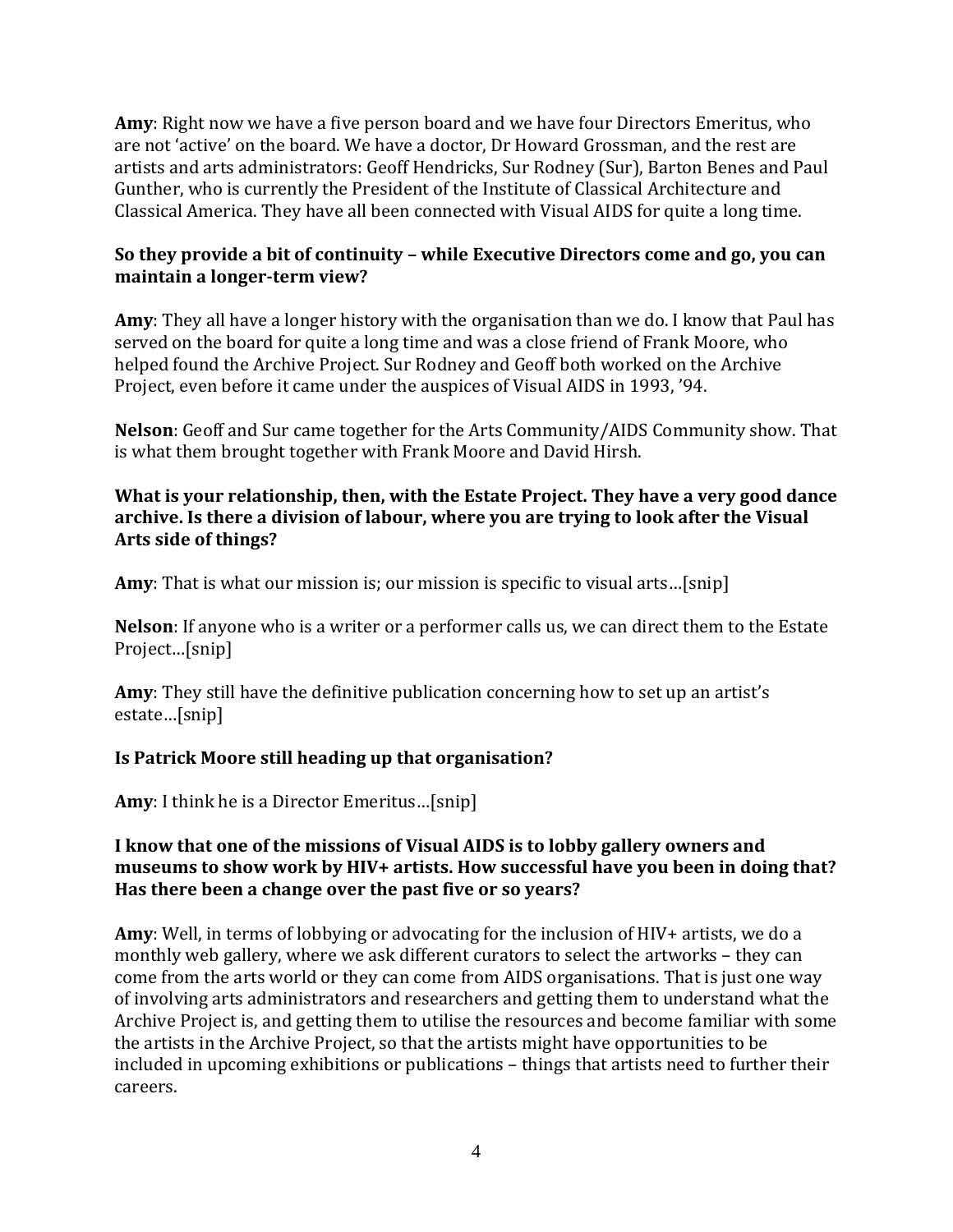# **Is there evidence that this has led to getting the artists' work in galleries?**

**Nelson**: Last year two full exhibitions came out of this kind of work…

**Amy**: …they came out of curators coming to use the Archive Project. MOCDA – the Museum of Contemporary African Diasporic Art in Brooklyn - did a full show of just artists from the Archive Project and they are working on making that an annual exhibition; recognising the way that their community of Africans and African-Americans in Brooklyn are particularly at risk from the HIV epidemic. So they are interested in working with artists in the Archive Project.

Also Edwin Ramoran up at the Longwood Gallery in the Bronx - again a community that is particularly at risk - organised a show in which 7 of the 12 artists were from the Archive Project. They were looking at the 'down low' and the way that the 'down low' was being represented in contemporary art [the exhibition was titled 'DL: The Downlow in Contemporary Art]. They were talking back to the mainstream media's prurient interest in [mocking tone] 'Well, there are men who are having sex with men who aren't identifying as gay'…the idea of this threat. Edwin was really deconstructing this idea in that exhibition and in his curatorial practice.

# **What do you mean by 'down low'? I'm not familiar with this term.**

**Nelson**: It was originally a slang term that means 'undercover' or 'private'.

**Amy**: In the context of thinking about HIV or thinking about sexuality, the 'down low' - at least in New York during the last year, and I'm sure people would tell you otherwise there is an issue of gay men not identifying as gay or not identifying as queer particularly in communities of colour. In some ways, it is perhaps an identity of younger people, of a generation under 28 [years of age]…

# **Are we seeing art about that point now, of not identifying as gay or bisexual in communities of colour? Is there an artist response attached to that?**

**Nelson**: Well, that whole show [DL] was a discussion of that idea. As for other shows based on that idea, I personally haven't seen or noticed one. There is a magazine published by AIDS Project Los Angeles called *corpus* that seems to have a lot of that sort of focus. So I'm sure that there are other places, and I'm definitely sure that there are artists individually who are dealing with these sort of issues. But as far as any trend of shows in this area, I haven't seen any related to that.

**Amy**: We are always seeing in the art world that a generation questions all these things. That 'you can't call me gay', or 'I won't be identified as a black gay artist – I'm going to take that apart with my work'. Or issues of transgender artists, who are gender fucking. You're seeing this in the art world where [traditionally] younger artists are going to look at the artists who were working 15 years ahead of them and say that 'You can't call me that'. In the 1990s there was a 'post-feminist' movement among young women who were, like,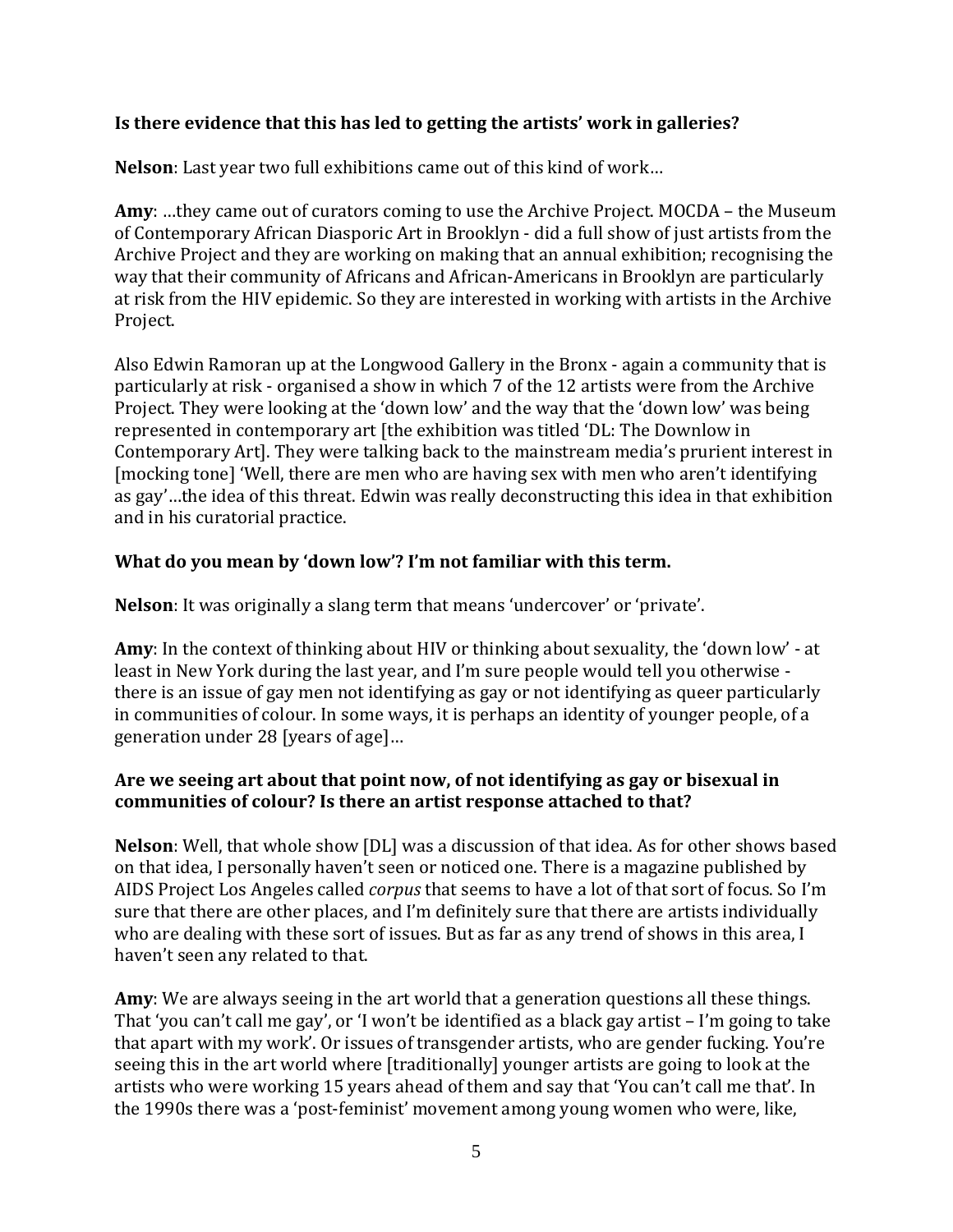saying 'I'm not going to say that I'm a feminist…I don't even know if I wanna say that I'm a woman!'

But specific to HIV and AIDS, there is a concern that men who are having sex with men who aren't identifying as gay are engaging in more risky behaviour than those who identify as gay. That is why there is a discussion of men about the 'down low', in terms of new HIV infections.

# **Well, that is certainly the case in Australia, where there is a big push to get men to identify in some way with the gay community in order to access information and peer support that is essential for preventing HIV transmission.**

**Nelson**: Part of this whole discussion about the DL [down low] is that Latino and African-American culture has its own strong history and cultural-background, and what is being represented as a gay culture or lesbian culture in the media is still often white male or white female. And so part of the discussion is that if you are African-American or Latino, what culture are you going to identify with? Are you necessarily saying that you're not gay or lesbian, or are you just not prepared to identify with that culture [because it is deemed to be White]? So, part of this discussion about HIV transmission and the DL is about reminding us that you can't use the same sort of messaging that was directed towards a gay culture in order to reach people from another cultural background…

# **You need to target your campaigns more specifically.**

**Nelson**: Right. I think this is a huge discussion that I'm trying to wrap up in a few sentences, but part of it, too, is the concern…two concerns actually. One is the unsafe practice. Two is about communication. If you're on the DL and you're not telling your girlfriend or your wife that you're seeing other men, then at least you should be practising safe sex.

# **Where can I find more information about the exhibition that was at the Longwood?**

**Amy**: We'll give you Edwin Ramoran's contact details. I'm sure he can send you a press kit, and there was a really excellent essay done. And he probably has a whole slide sheet that he can send you. Just write to the curator or the director of that gallery. Because of the mission of what Longwood does, which is represent artists of colour and women artists in particular, the way that they challenged conceptions of the 'down low' also looked at the ways that men of colour are targeted as 'dangerous', accused of putting other people at risk, and of being 'infectious', which mirrors a lot of the ways that gay men have been targeted when we talk about the epidemic.

**I want to talk about two specific exhibitions that Visual AIDS have organised: the 'Bodies of Resistance' exhibition and the CMV exhibition titled 'Share Your Vision'. Can you tell me about how they were conceptualised and how they were put together? And, if they have been evaluated in any sense, how many people came to see those exhibitions, what sort of feedback did you get about them?**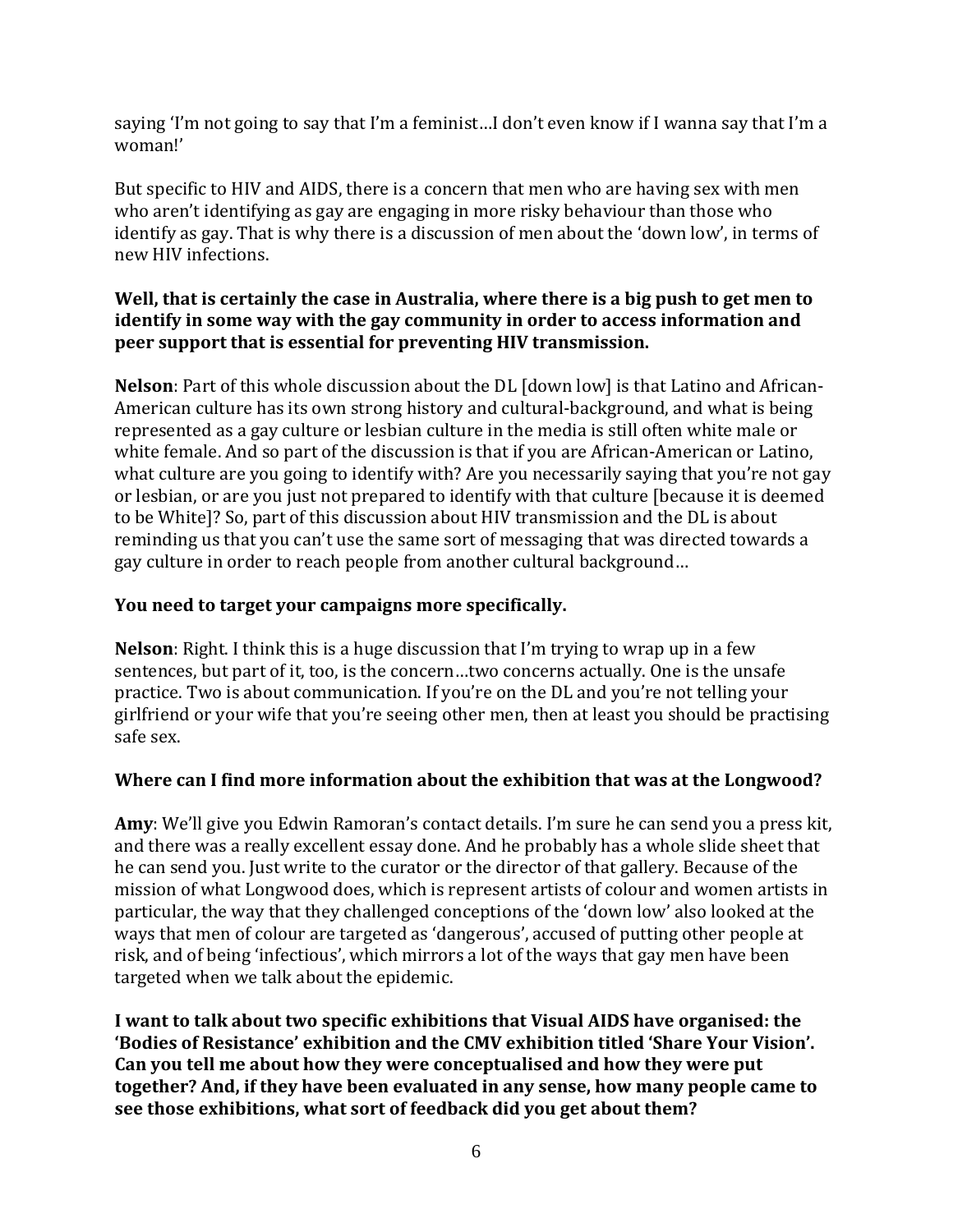**Amy**: You should speak to Barbara Hunt about 'Bodies of Resistance', who was the curator and director of Visual AIDS at the time. My understanding was that it was the first exhibition by Visual AIDS that had included HIV+ and HIV- artists, which, for us, was a really important move: to make the exhibition thematic as opposed to being based on identity or serostatus. I mean, I don't think there is anything wrong with doing salon exhibitions that showcase the work of artists in the Archive Project, especially if you curate those exhibitions based on themes, where the artists' works speaks to each other beyond their biographies, beyond the fact that they are all HIV+. But that was something that was really important in Barbara's exhibition. It also went international and was installed in South Africa in Durban during the International AIDS Conference. It had people from both the Durban Arts and AIDS communities attend the exhibition, as well as people coming out of the International AIDS Conference.

# **What about the CMV exhibition?**

**Amy**: The 'Share Your Vision' exhibition has been received extraordinarily well. It came out of an Open Call, so it didn't have the same sort of curatorial practice behind making the selections of the work. The theme was CMV retinitis. The artists were asked to apply knowing that the goals behind the exhibition was to raise awareness of this opportunistic infection, but also loosely to work with metaphors of artistic vision and physical sight. It was a juried exhibition and they made a selection of 21 artists. It was installed for a short run, basically 2 weeks, at Artists Space here in New York City, but we also did a wide distribution of the catalogue. Then later, at the end of the year, for World AIDS Day, postcards and a small calendar were published so that those works and the ideas behind the exhibition were able to be spread a little bit further.

#### **Can you give me an idea of how many of those catalogues and calendars were produced?**

**Amy**: [Asking Nelson] Did we send out 4000 calendars? And then Roche distributed double that amount. Roche funded the exhibition.

**Nelson**: I'm not sure. Maybe less than that.

**Amy**: Maybe 3000 of the calendars. We probably only mailed about 500 catalogues.

#### **What sort of feedback have you received about the exhibition?**

#### **Amy**: Excellent

**Nelson**: Both of them have received really positive feedback. One thing that I wanted to say about 'Bodies of Resistance', in terms of its continuing significance, is that Harmony Hammond at the University of Arizona in Tucson has been using part of it in her lectures. Recently Boston University Medical Center Bookstore contacted us to order the catalogue for one of their classes as a textbook. So the information is still circulating.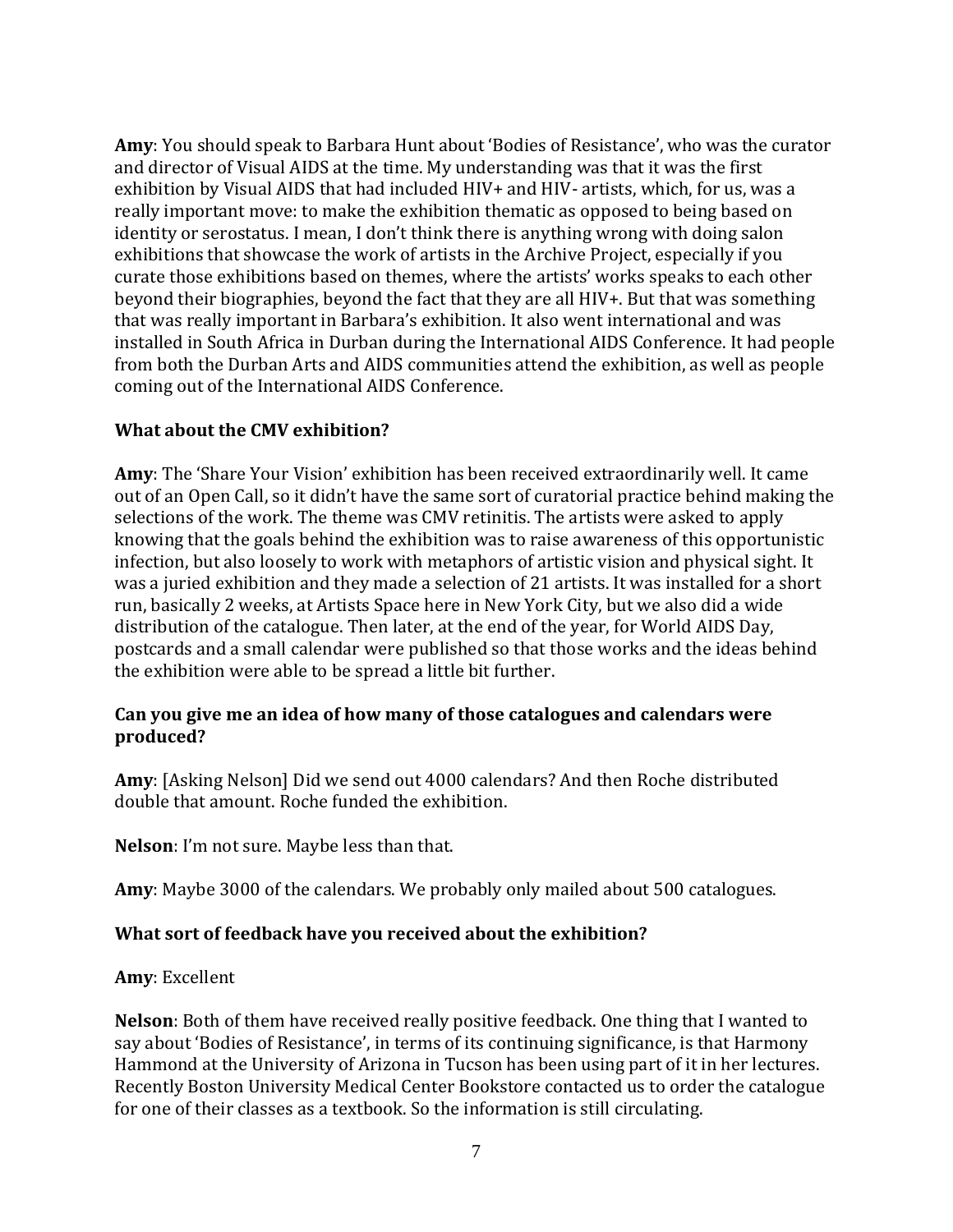**Amy**: It was the first exhibition in, like, six years to deal with the international effects of the AIDS pandemic. I don't think there has been another exhibition of contemporary work with that focus since.

# **Were Visitors' Comments Books kept for that exhibition? Is there any documentary evidence of the feedback?**

**Nelson**: We don't have copies of them. The galleries might. I know that for 'Share Your Vision' there were sign-up sheets rather than a Comments Book.

**Amy**: I think one of the ways that we've gauged the reaction to 'Share Your Vision' was the interest shown by other artists to join the Archive Project. While that was wide-ranging in the year that the exhibition was being planned, because we had done an Open Call, I think that people and artists who attended the exhibition saw it as a very effective and very beautiful exhibition, and the quality of the work made it interesting and attractive for artists to join the Archive Project.

#### **So for your purpose – to make contact with artists and get them involved – it was very successful.**

#### **Amy**: Yes.

### **The Lightbox exhibition and the entire Archive Project provides free documentation of the artists' work so that their artistic legacy is preserved. What kind of impact does that have on the psyche of an artist, or the arts community, or the AIDS community – to know that they're not going to be forgotten?**

**Nelson**: That is a good question to ask the Archive members, whose work is represented. I think it varies between generations, or the people who joined the Archive at different times. Documentation of the artwork serves at least two purposes. One is that it serves as history of HIV and the epidemic. Also, creating the slides is a service to the artists themselves. They have the slides and can take them out, and move forward in their professional artist careers, approach galleries and so on. So artists are thankful on different levels…[snip]…Certainly I have spoken to artists who are setting up their estates whose concern is to know that their work is going to survive; and knowing that their work will at least be here in document form is a relief for them.

**Amy**: I think it is a concern for all artists: what will happen to their work when they stop making art or when they pass. The decision to join the Archive Project is one that is really extraordinary…Sometimes I talk with different artists about this. In terms of being on staff here and thinking about what the Archive Project means, I think it is extraordinary to join the Project and to be up front with your serostatus, regardless of the thematics of the work, and to recognise the goals of the project, not necessarily just the ways that it serves the artist, but the idea of this trying to be comprehensive, trying to be an open, unjuried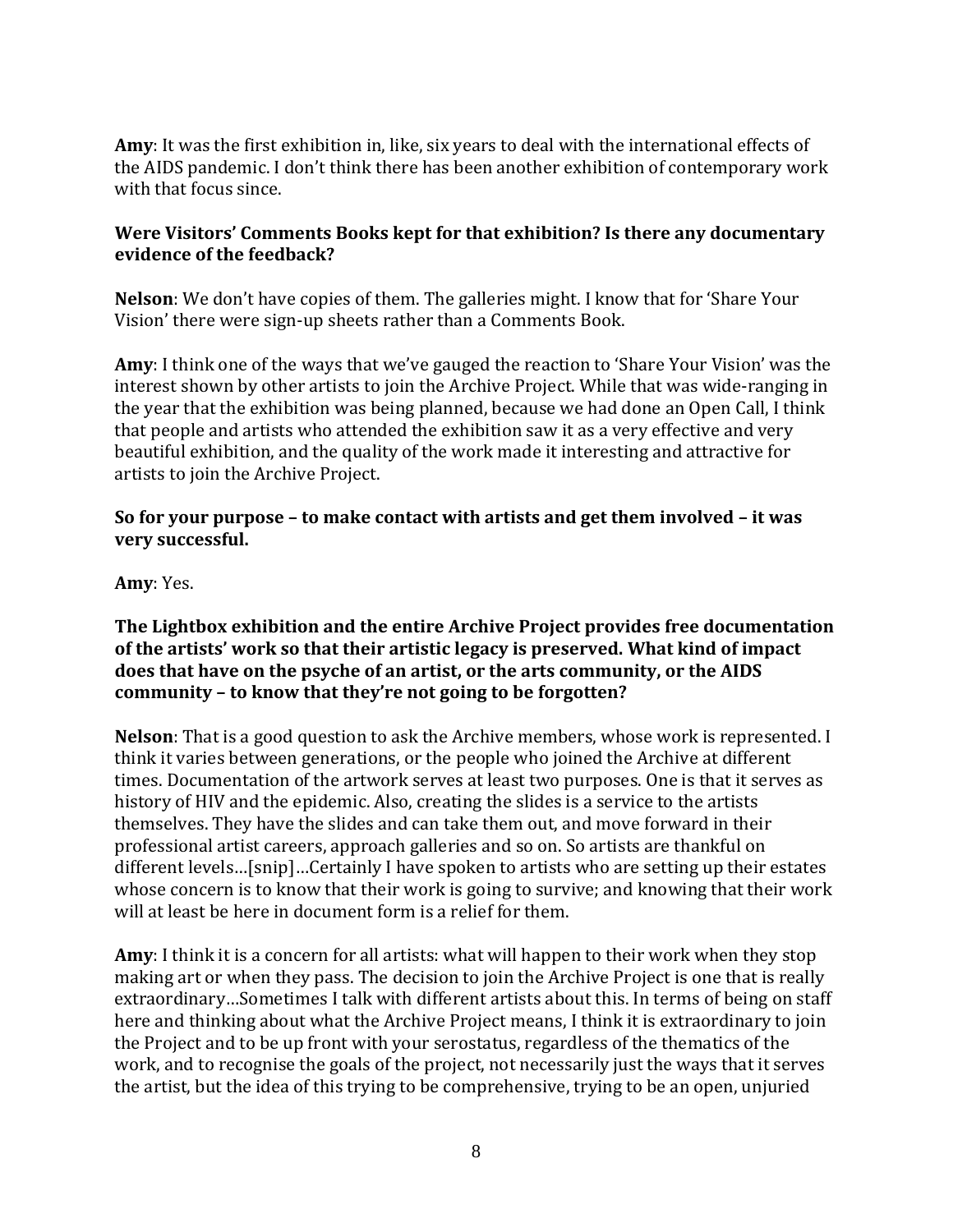archive, to document the way in which the AIDS pandemic has affected the visual arts…[snip]

**Nelson**: It is different now that Amy and I are here, as opposed to when it started, when David Hirsh first went out and started photographing the work. [Then] there was more of a sense of urgency in documenting the work, before the work possibly disappeared, when there was a double loss: the loss of the artist and the loss of the work. We don't necessarily deal with that as often per se, with artists joining the archive now, except in the case where an estate is joining. I think many of the artists who join the archive now do so for many other reasons – for the other services and the other uses of their slides.

**There was a sense, in the 1980s, that you needed to try to promote some kind of 'community empowerment'; with that term meaning that you, as an individual, had some sort of control over your destiny and the epidemic, and that the epidemic was not going to wipe out your community. It was really important to install the sense that there is a future and that your community was worth preserving, and that is why it was important to have safe sex and use drugs wisely. Does this project contribute to that? By collecting the work of HIV+ artists, is that saying 'what you're doing is worthwhile, your community is worthwhile, and that both you, your work and your community have a future'? And hence it raises the self-esteem of the individual artists involved?**

**Nelson:** Certainly, for some. There are different levels of artists in the archive. That is partly how the archive works. We ask that the artist be a professional artist, but the level of the artist varies, so for some artists, especially some of the more emerging artists, this is a real opportunity to get their first grounded feeling of being a part of an arts community and, perhaps, being a part of an AIDS community as well.

# **Amy, do you have a response to that?**

**Amy**: I think that there is still a lot of stigma around being HIV+ and so a support network – whether it be the Archive Project or another place where other people who are HIV+ can connect – is really important.

**Nelson**: Again, I think that it is important to ask the artists that too…[snip]

# **OK, how are you guys going? Would you like to take a little break?**

**Amy**: Yeah, I'd like to take a little break.

**Nelson**: I've got to check the phones.

[The interview is suspended for a short time and then resumed.]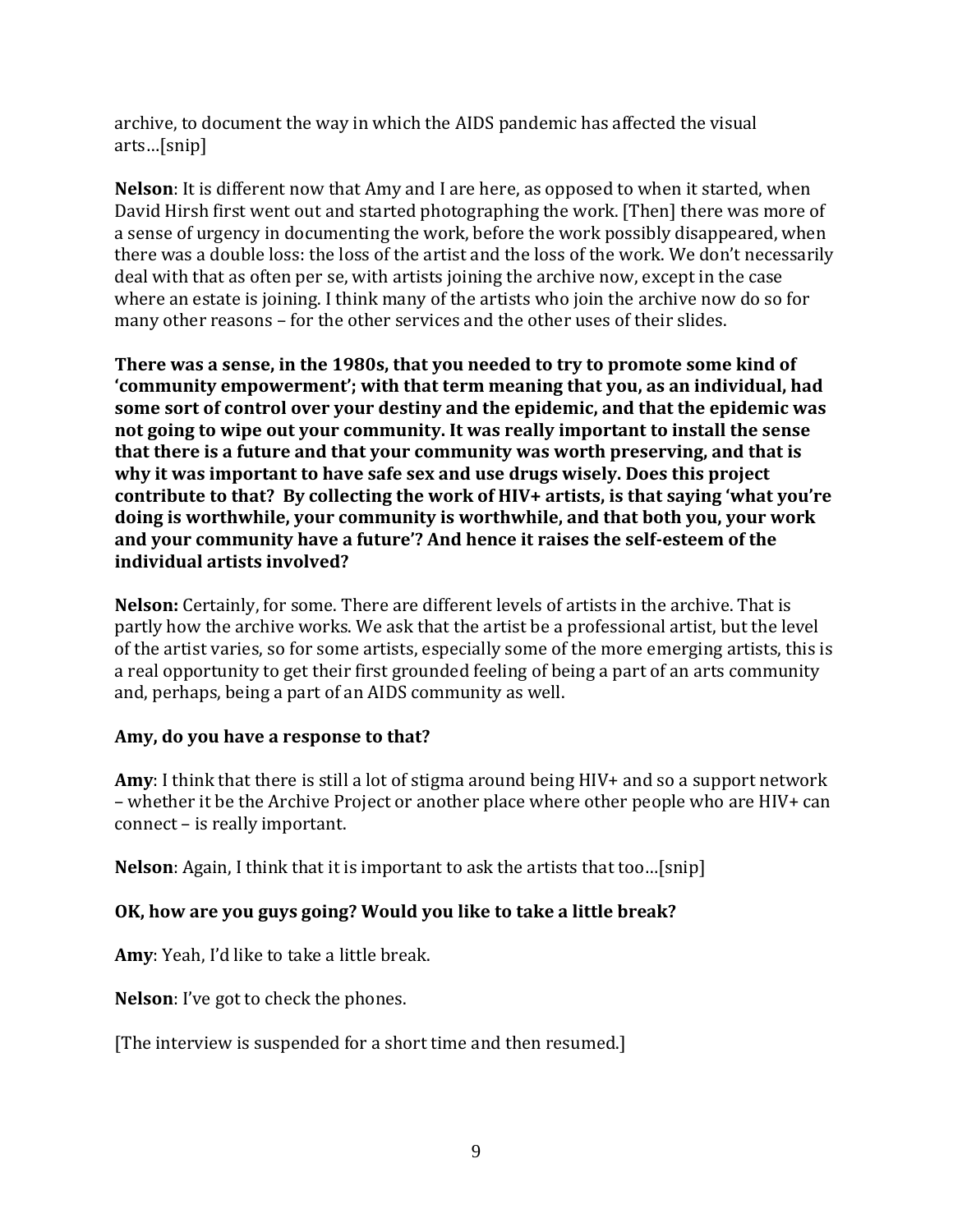**I've noticed an absence of discussion within artists' work about the fairly recent rise in new HIV infections and the accusations that those who seroconvert now must be 'stupid' or 'irresponsible'. It may just be me, but I'm not seeing artwork that is engaged in this area. Can you think of artists who are looking at this issue?**

**Nelson:** Thom Markee is the first one that comes to mind. He is a younger artist who converted more recently. He has a piece, for example, that is a figure of a 1950s-looking man in a white T-short or tank top, with his arms [raised] up in joy. And there is a [voice] bubble that says 'Today I'm going to be positive'. His other works – such as 'Party Pony' – are still sexualised images but from the perspective of a young man who has more recently seroconverted.

I think there are young artists who are dealing with those sort of issues but their works – and I'm thinking of Rene Capone as well – are on a much more personal level. They are about one's personal identity and dealing with becoming positive, rather than working on a political level.



Thom Markee, *Positive Today*, acrylic on canvas, 4" x 4", 2002. Thom Markee, *Party Pony*, acrylic, 48" x 48", 2002.

**Amy:** If I can make this a gigantic statement about what I am seeing in the contemporary art world in general – most of the contemporary art that we are seeing now deals more with metaphor, or is personal or coded, as opposed to the [earlier] more overt messaging that fit really nicely into a Barbara Kruger-type text piece that would be speaking much more directly about HIV and AIDS. The work is more nuanced around [the issues of] seroconversion or discrimination or the negative reactions that someone who seroconverts now might be facing.

**Does that maybe reflect debate within the community that no one really wants to talk about these things and confront the idea that a whole bunch of the people are seroconverting in these enlightened times. No one seems to want to come out and say at the top of their lungs: 'why is this going on? Where are we failing?'**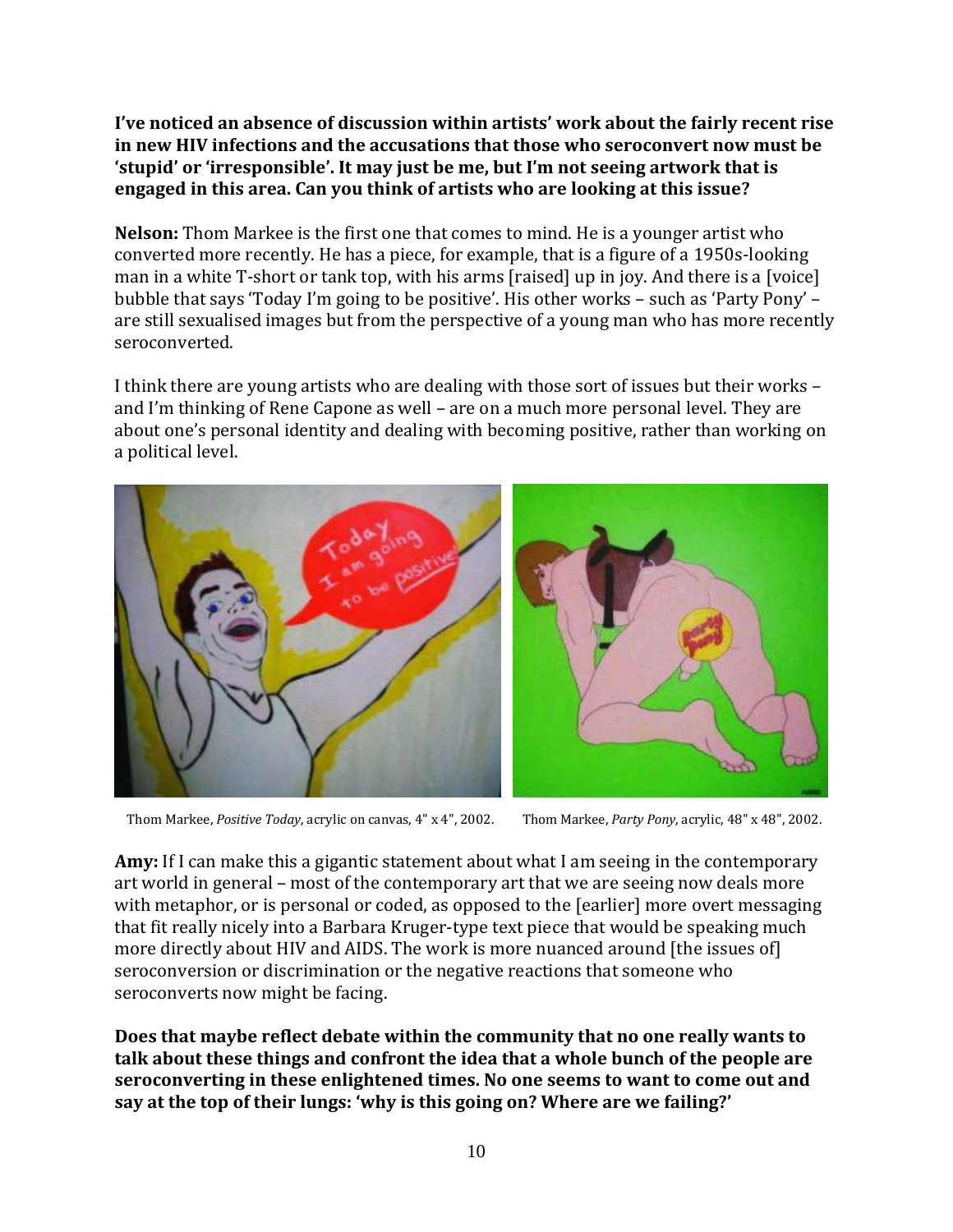**Nelson:** I'm sure that there are some artists that are dealing with work on that [political] level. But part of it is whether or not that is the job of the artist. You can be political on one level and not necessarily be political in your art work. I feel like the general trend in works that I see is towards the personal level, but that doesn't mean they're…the artist is not necessarily feeling like a graphic designer or a politician who might create those sort of messages. Also, we have to remember that there is that sort of messaging being done by AIDS service organisations – that is their mission, to do AIDS awareness campaigns. In the early stages [of the epidemic], artists certainly felt that those messages weren't getting out there, so there was more of an urgency to create art in that vein.

### **I just get the sense that 10 or 12 years ago artists would have seen it as their responsibility to speak up and perhaps refute the more accusatory statements about why there has been a rapid rise in new seroconversions.**

**Amy:** I wouldn't say that there are not political art collaboratives happening right now. Looking backwards at the history of art activism, specifically around AIDS activism, the artists did come out – this organisation wouldn't be here if there wasn't that cross-over between working artists, arts administrators and AIDS activists. But if that activism is now 'historic', and we are feeling, "Where are the current AIDS arts collaborations?" we should also consider the life-span of AIDS activism as a whole and how the epidemic has changed in the US, and conceivably in Australia, and how the response from grass-roots organising in general has changed. With people's lives being extended by drug therapies available in 'developed' nations, the sense of urgency has died down.

I may not be the expert to speak about this, but in terms of the spike in recent infections, the question might be asked, "who is seroconverting today – are they gay white men or IV drug users, or prisoners? I mean, who is the outcry about new seroconversions directed at? These are questions that are raised when anyone speaks about HIV and AIDS. Why aren't people in the streets like in 1990? And is this is out of our realm as an arts community? [Some galleries and museums might say that]: 'our mission is to work with art'. Well, what about utilising art? In some circles, [people] do not want to utilise art, art is art. Yet here, at Visual AIDS, we are saying that art can be judged as aesthetics but it is also speaking as cultural production and is sometimes in the service of politics, namely social justice. In particular we're trying to effect change in the fight against AIDS.

#### **Can you think of any more artists who are really thinking about their recent experience of seroconversion and are trying to work out why it happened? Do they feel stupid? Do they feel that they didn't receive the support that they needed?**

**Amy**: That is a really specific question that you would have to ask the individual artist. I can only draw upon some conversations that I have had with a person who has recently seroconverted, who was very active in ACT UP and TAG, and that person's interactions with his community were really negative once people found out that he, as an older man, had recently seroconverted. Some of the other artists that are dealing with their identities and their bodies, and recognising after the fact - I'm thinking of Derek Jackson's portrait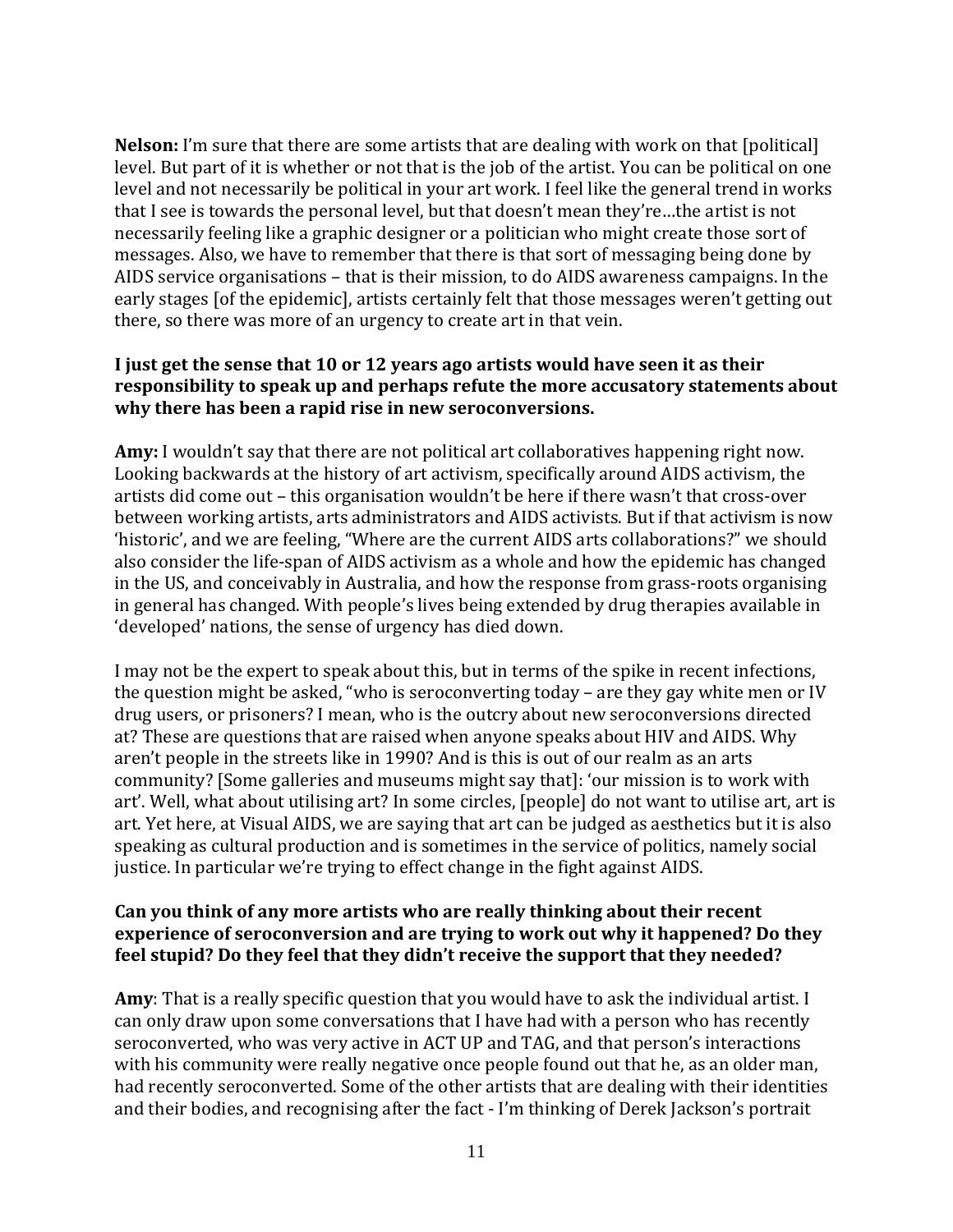series…we spent a long time talking about what it is like to be an HIV+ artist and be apart of the Archive Project, and what it was like for that to be always hanging over and prefacing his work. He did a series of self-portraits, not thinking at the time that they had any thing to do with his serostatus, but afterwards he looked at them and had to engage with why they looked the way that they did...Your question was really specific...

**Nelson:** That is really a question that the artists need to answer, because seroconverting is so much more complicated than just feeling stupid that one converted at this point of time. There are people in long term relationships where one person is HIV+ and the other is HIV- and we all know that there is not 'safe' sex, there is just 'safer' sex, so there are always risks. That risk becomes really personal, like, what risks are you willing to take?

**I suppose that is what I am looking for: which artists are addressing that ambiguity about being 'safe' as opposed to just the experience of living with AIDS. There is a lot of art about negotiating the new drug therapies, and the effects of the new drugs – a lot of art that is created out of capsules and pills. But I'm looking for a body of work which is dealing with, say, what I, as a recently converted HIV+ artist, am feeling now that I have seroconverted, about the choices that I made, the options that I had or didn't have.**

**Nelson**: Recently I've been seeing more shows that are gay and lesbian themed – shows about gender and queer identity. They are not necessarily about being HIV+ per se but that is sometimes involved. There is a tendency in the younger artists' works to bring back a more overt sexuality in a fun way so that it is not so much about being scared of sex. The works are not necessarily about condoms, it is more about sexuality. Maybe that is the area that you need to be looking – the concerns of someone who is HIV- who is thinking about the possibilities of being HIV+ or what it means to be HIV-. Again, the names that come to mind when I think of that seem to be dealing with this in a very personal way, on a metaphorical level [as opposite to overt political messaging].

**Amy**: I can't think of a group of artists that I would say specifically address their difficulty in accepting their seroconversion based on community disapproval. If you are looking at artwork, or trying to find where artists are in dialogue with that idea, it might be interesting to look at queer works that are overtly identified as queer and overtly dealing with sexuality and desire. And then see if there is any intervention in those works about 'why now in 2004 [is there a spike in infections]', or, why now in 2004 has there been a throw back to the 1970s – a revival of an interest in hedonism and also of the idea that queer identity is based in sexuality and sex…[snip]

# **What about artworks dealing with drug injection and transmission through shared needles?**

**Amy**: [Laughing] Yeah, that is not such a hot theme!

# **Why not? And should artists be involved in discussing such a thing?**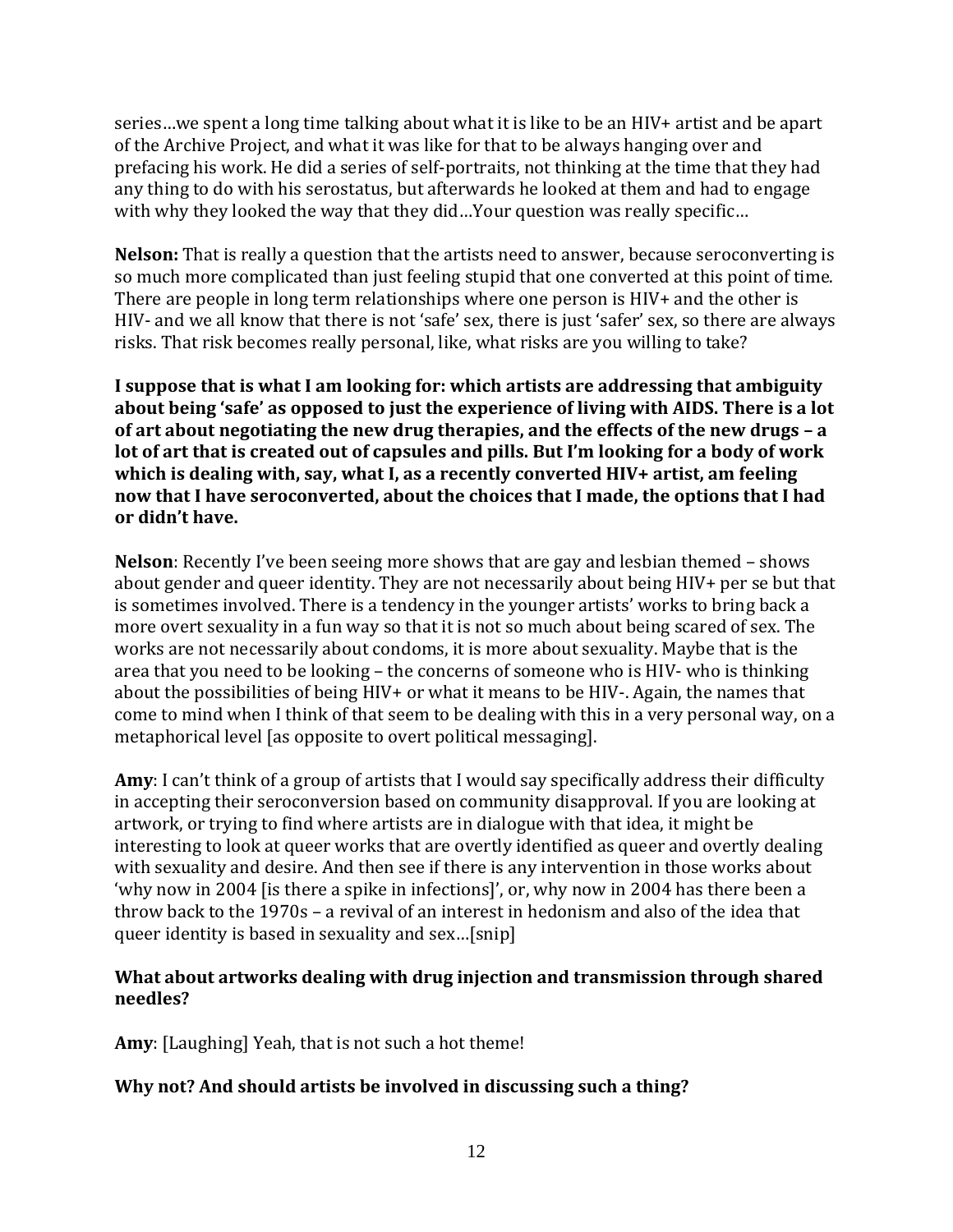**Nelson**: In some ways we're looking at a younger generation of artists who are more sexually free, and there is a certain amount of 'sex, drugs, and rock 'n roll' that is being displayed in their work right now. And that goes beyond queer works. I haven't seen any works that are displaying drug use in a negative way per se…

**Amy**: I've got to say that the 'sex and drugs and rock 'n' roll' kinda work here and in the UK don't seem to question those things in any way. Maybe there is a little irony…

# **There is a degree of buying into those things…**

**Amy**: Yeah, there is a degree of collusion with fashion trends, and trends in music.

**Nelson**: It is a response of a generation that grew up with the message 'Just Say No!'. Just like we were saying earlier, the artist is always responding against authority or whatever trends there were in the generation before. But I don't see the messaging [about HIV transmission risk] in that kind of work.

**Amy**: What you pose in terms of IV drug use and harm reduction is sort of challenging because I feel like the collaborations that have happened between gay and lesbian centres and organisations such as Visual AIDS, and collaborations between artists and those centres, haven't been happening in other areas. I can't recall the Harm Reduction movements, or the movements for people inside of prisons, working with artists outside of art therapy or the limited education that you can get in prison or, for that matter, in any sort of disadvantaged community.

# **Is this because AIDS art is predominantly gay art?**

**Amy**: It is a class issue in the art world, between what shows and who shows in the contemporary art world, and the level of art that is done by someone who has served time in prison vs. an artist who has already been shown in galleries.

**Nelson**: In thinking about the artists that I know who have dealt with addictions and such, the work that I can think of off hand deals with the issue of drug use on a more spiritual level…as opposed to the more preventive messaging. It is not that those people that I'm thinking of don't deal with that – they deal with that on their own personal level – either in speaking engagements where they talk about where they came from and where they are now. But the work itself takes on more of a spiritual or healing perspective.

#### **Can you name some of those people that you're thinking of?**

**Nelson**: No, I don't really want to imply on the recording about the drug addictions of the artists.

#### **Sure, that's fine.**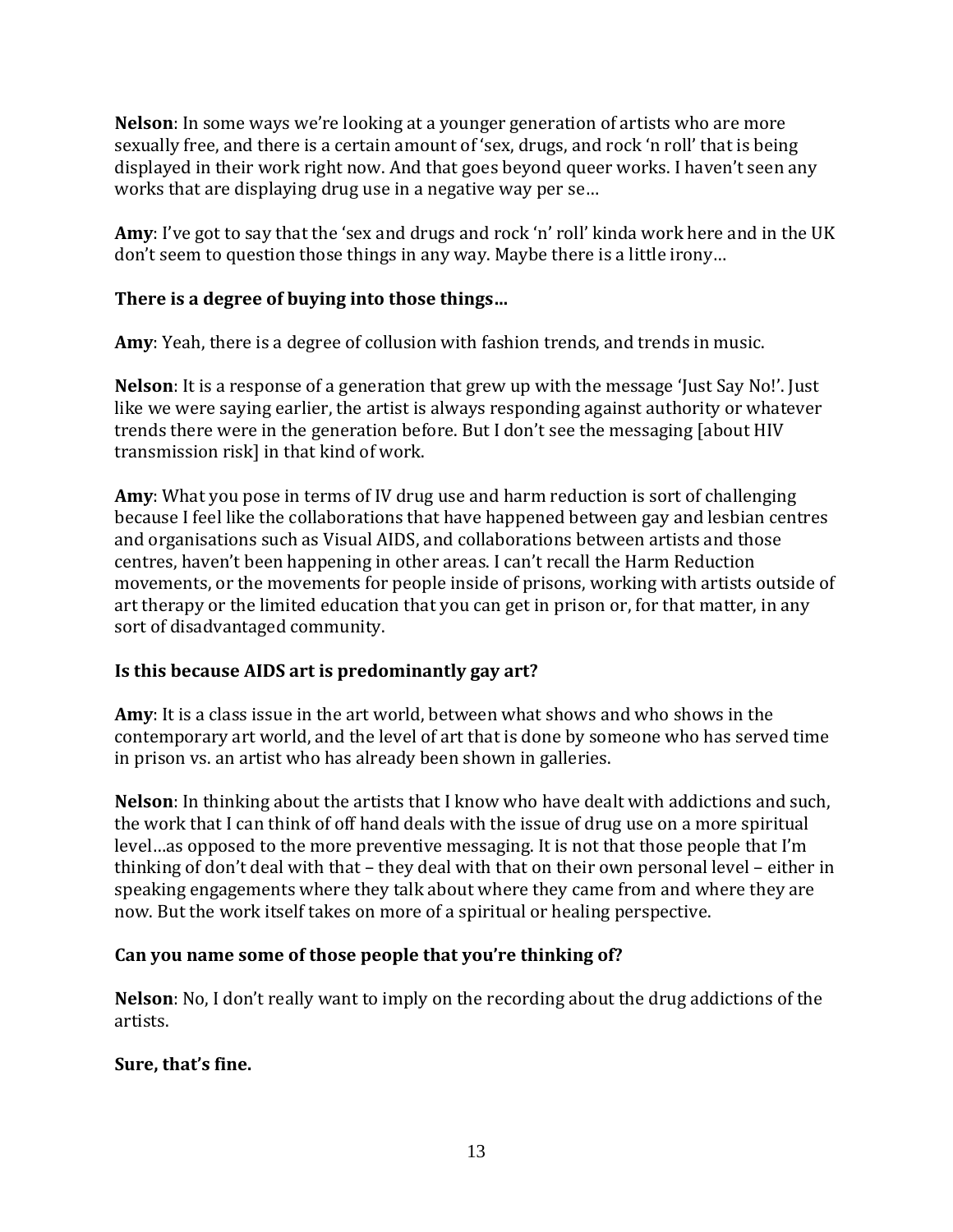**Let's talk about your experiences as consumers of art. Here I'm not just interested in your experiences of the visual arts, I want you to think about going to the theatre, watching films etc. that were AIDS related. Can you remember whether that art made you think differently about the epidemic, and your responsibilities within it? In what way has 'AIDS art' changed your perspective? It might be going to the Quilt for the first time, or seeing** *Philadelphia***.**

**Amy**: [Laughing] God, I just blanked out! I started thinking about the first times that art had an impact on me…[snip]

**Nelson**: There were certainly movies early on, independent films whose titles are slipping my mind, that were very powerful. As far as art work goes, I think Felix Gonzales-Torres has power at more than just one level, because his work was political on more than just one level. I guess if I had to name someone from my generation, Felix Gonzales-Torres would probably be the one. He tugged at something; it was something that I could relate to. Also, Derek Jarman, in film and writing as well. There were all kinds of amazing art work.

**Amy**: I was at art school in the early 1990s and I remember being really impressed by the number of artists who were crossing over and doing really political work, whether that was collaboratives like Group Material and Dyke Action Machine, the kinds of postering projects that were illegal and unsanctioned, all of the ACT UP work that was out there. The commitment that they had to activism, and the belief that they had in changing things by getting information out there was really inspiring. It made me think: that is what we are supposed to do.

# **That turned you on to contemporary art, but what turned you to thinking about AIDS and what you were going to do with your own body?**

**Amy:** That powerfully helped me make personal decisions for me, like 'no unsafe sex tonight'?

# **Yeah**.

**Amy:** Well, it makes you think about the epidemic and, yeah, how you have to use condoms, you have to be safe. It is a difficult point to identify, when did I switch on to that, how do artists reach their audiences?

**Nelson**: As a gay male growing up, by the time I reached my sexuality it was already automatically a concern. There wasn't necessarily an art work or film that did that. But that is not to say that they do not have their own powers and effects, things that you absorb and take in...[snip]

**Amy**: We're kinda of that generation, that because we are both kinda upper-middle-class and public school educated, being sexually active *was* always using a condom – that kind of information was out there. We were informed about sexually transmitted diseases, that there was an AIDS epidemic happening…[snip]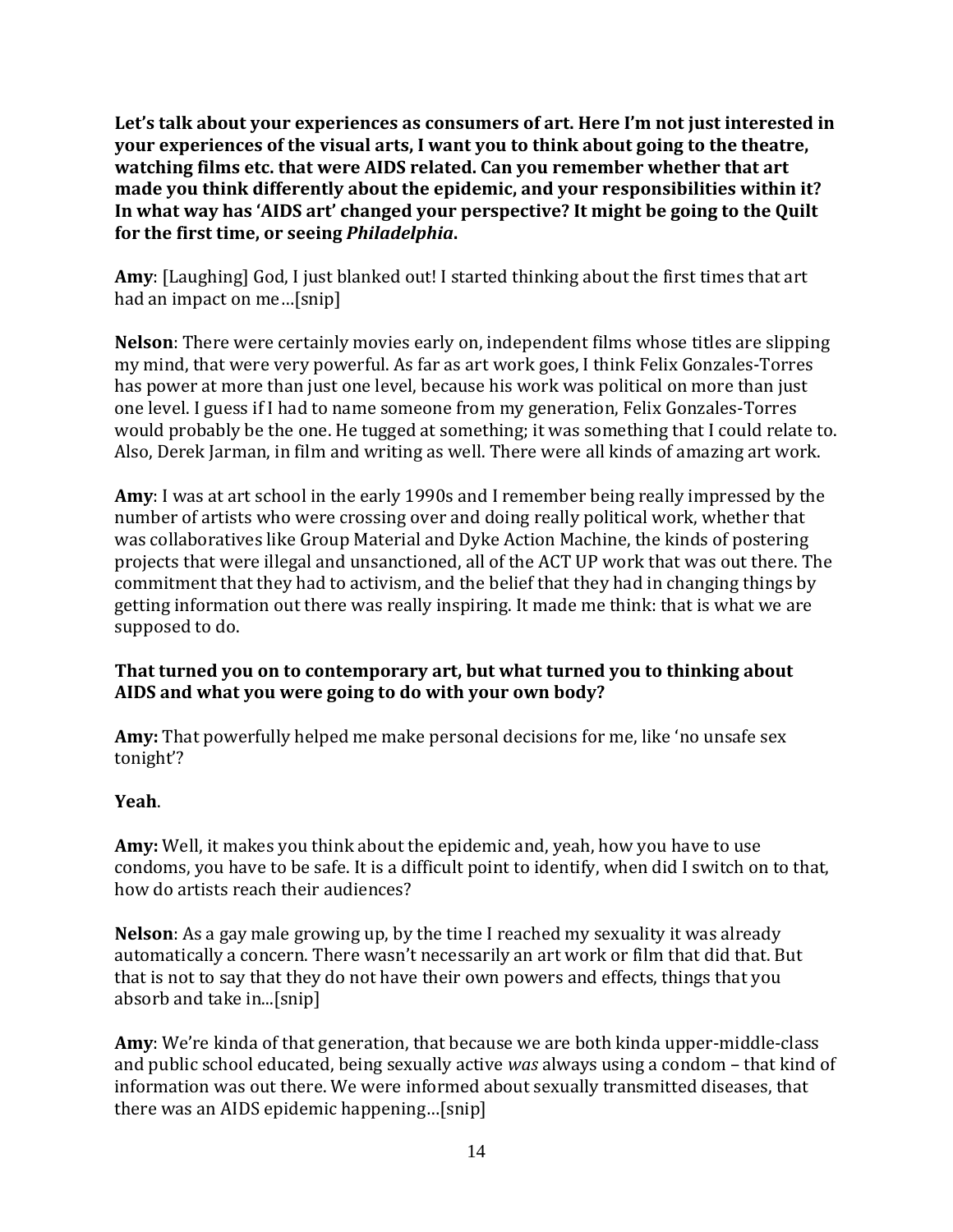**Nelson**: I don't want this to sound like a Visual AIDS plug but…

**Amy**: [Laughing, and in a ironic voice]: 'When I saw the Red Ribbon, then I knew…'

**Nelson**: [Sincerely] Well, actually, the Red Ribbon did have an effect that way. I was in the Bay Area at the time – people were either giving or selling the ribbons on the street. Well, in Berkeley people were definitely selling the ribbons on the street! But on the campuses people would give them out, and it was giving recognition to a gay or AIDS community, and that had a powerful effect in the beginning.

**Amy**: Building that initial awareness was really important. And the art exhibitions, art works, the posters are building blocks – they are keeping the issue in the spotlight, so we don't forget. It is difficult to then say: 'Oh, I don't wanna think about that', or 'Hey, it's not a problem anymore', or 'People are looking fine, you take drug [cocktails], everything is cool'. But the step towards making it personal – towards deciding to make those choices, in the most compromised situations: when you're high or when you're really horny for someone – that might require more than that. That decision might come out of a conversation with someone after seeing an exhibition or seeing a movie, but I don't know if the experience of viewing art alone will do that, because viewing art is difficult.

Art can definitely be a place to start a conversation with peers. The communal experience of viewing or experiencing art leads to discussions about ideas that one might not otherwise have.

**I think you are both right. I wasn't asking you to name one specific event that changed your life, but I think art can have a cumulative effect and create a memory, and can make you think more deeply about your own behaviour. I want you to ponder this question, because I am interested as to how people come to an awareness about AIDS and how they come to make personal decisions.** 

**Amy**: Regarding your proposition that visual art - its reception, the process of viewing and living around it - can cumulatively affect our understanding of lived experiences past, present future, well, I say absolutely. It is my greatest hope. It is why I am interested in art and why art is interesting to me. Again, I am not schooled in theories of Aesthetics, I don't think I even can remember my Plato. But I am struck by something Gregg Bordowitz said, kinda off the cuff, recently at a talk he gave in Artists Space in NYC. He was *reminding* us that artists are no more 'responsible' for making change in the world than bus drivers, professors or dentists. That's a bad paraphrase but a good thing to think on now and again.

I tend to think that if art isn't actually responding to the world (and again, this is not entirely the artist's concern in the making process, but might become more their concern, as well as the curator/writer/critic's once you move to the sharing or exhibiting stage) its somehow statically accepting the status quo. When I think of the world I am living in, even here in the heart of non-America, New York City, the status quo leaves me really, really depressed. So, you know, keep hope alive. Keep lobbying for arts funding. Keep it possible